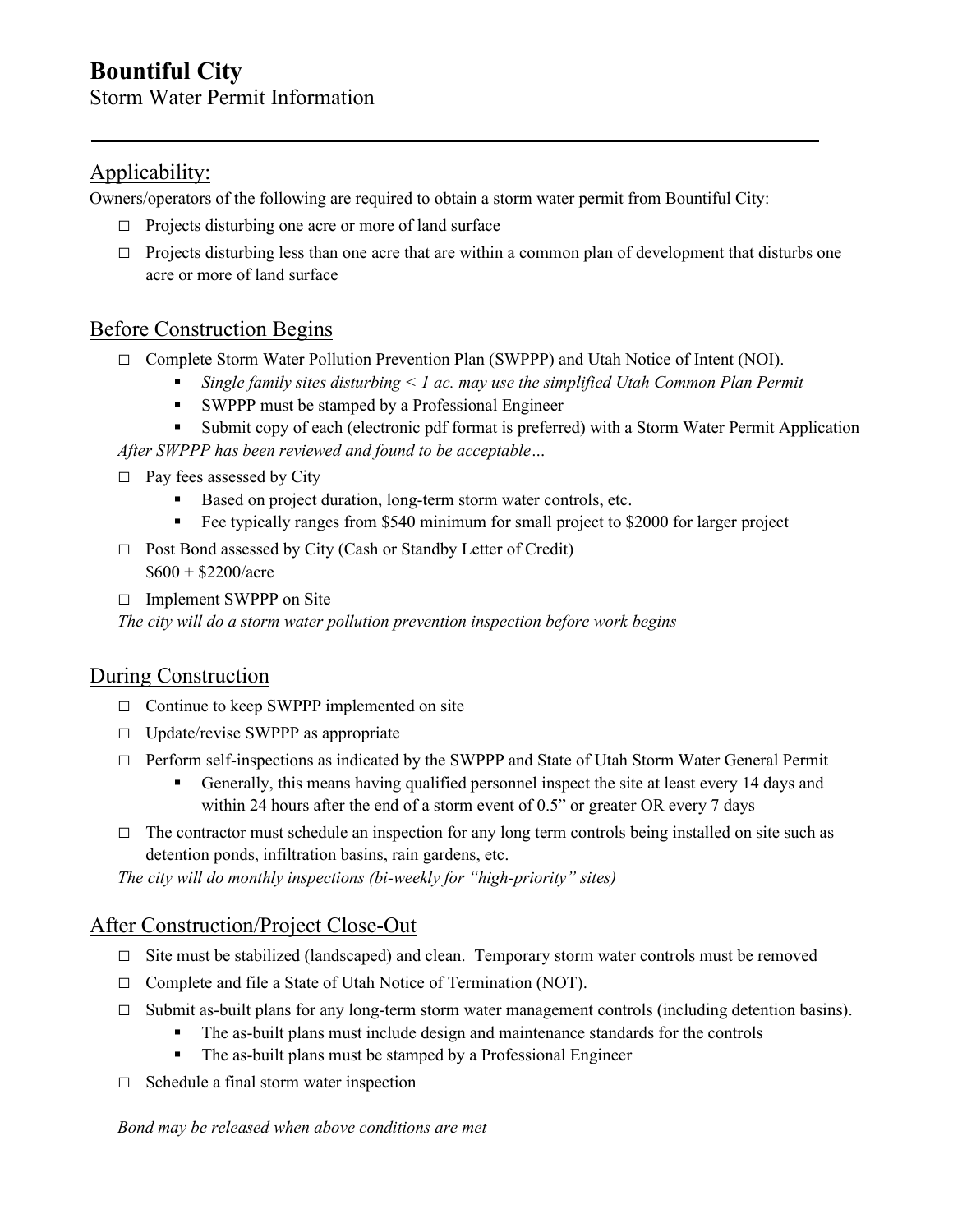### **BEST MANAGEMENT PRACTICES (BMPs) FOR CONSTRUCTION SITES**

Construction sites should be managed to minimize the pollution that can leave the site with storm water. Taking appropriate measures to reduce erosion, remove suspended sediment, and manage construction materials and equipment will minimize storm water pollution.

**Reducing soil erosion** is a crucial aspect of storm water pollution prevention for construction sites. Reducing erosion is easier and less expensive than attempting to remove sediment from the storm water.

Contributions to an *increase* in erosion are:

- Removing vegetation
- Exposing sub-soil to weathering
- Exposing sub-soil to vehicle traffic
- Re-shaping the land
- Allowing gullies to form and grow
- Longer/Steeper slopes



Steps must be taken to *minimize* these factors of erosion during and after construction.

**Removing the sediment** that does get into the storm water is also important to protect the storm drain system and waterways.

**Managing construction material and equipment** to prevent pollution is important for all construction sites. There must be means for safe disposal of all types of waste. The tracking and washing of soil into the street must be prevented. Downstream storm water inlets should also be protected.



# **Regular inspection and proper maintenance**

of the site will help ensure the effectiveness of the BMPs in minimizing storm water pollution.

Best Management Practices (BMPs) that are useful for reducing pollutants leaving construction sites A fact sheet for each BMP gives essential information regarding the practice. A collection of these for local use has been produced. A link for fact sheets is at: **https://www.daviscountyutah.gov/publicworks/storm-water-coalition**

Not all possible are available from this menu. If you would like to use a BMP that is not included, propose it to your local jurisdiction.

Implementing these measures is important because the water from the storm drain systems drains directly into the streams, usually untreated, and ultimately to the Great Salt Lake. Construction sites can be a significant source of pollution to the streams and wetlands.

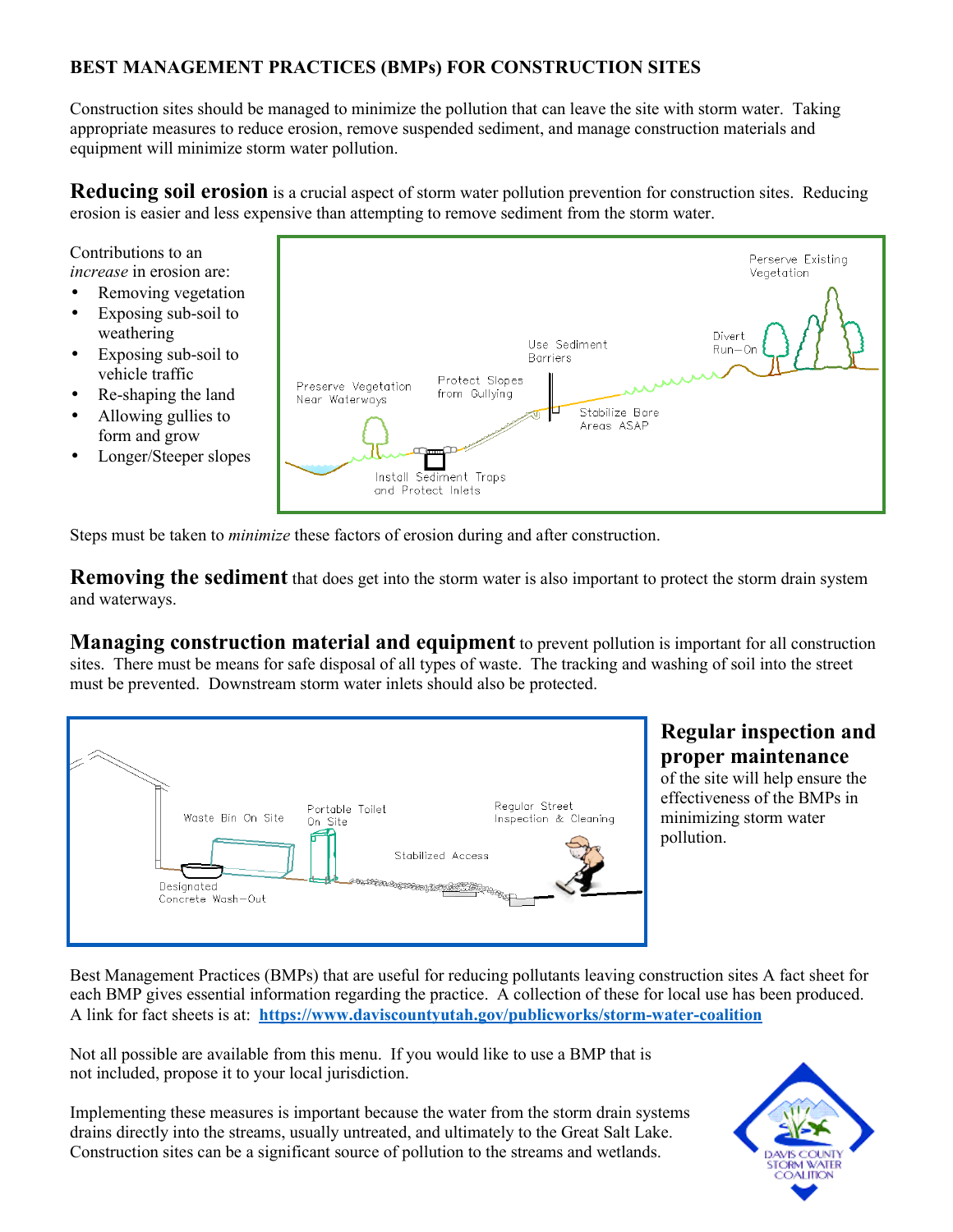

# **CONSTRUCTION**

Best Management Practices

 **INDEX** 

|             | STORM WATER<br>COALITION                                                                                                 | Management<br>Waste and<br>Material | Management<br>Vehicle and<br>Equipment | <b>Stabilization</b> | <b>Diversion</b><br>Runoff | Reduction<br>Velocity | Sediment<br>Removal |
|-------------|--------------------------------------------------------------------------------------------------------------------------|-------------------------------------|----------------------------------------|----------------------|----------------------------|-----------------------|---------------------|
| BЕ          | Benching                                                                                                                 |                                     |                                        |                      | $\overline{\checkmark}$    |                       |                     |
| <b>BRF</b>  | <b>Brush or Rock Filter</b>                                                                                              |                                     |                                        |                      |                            |                       | $\checkmark$        |
| <b>BRRC</b> | Building Repair, Remodeling, and Construction                                                                            | $\checkmark$                        |                                        |                      |                            |                       |                     |
| CD          | <b>Check Dams</b>                                                                                                        |                                     |                                        |                      | $\checkmark$               |                       |                     |
| <b>CESA</b> | Contaminated or Erodible Surface Area                                                                                    |                                     |                                        | ✓                    |                            |                       |                     |
| <b>CM</b>   | <b>Chemical Mulch</b>                                                                                                    |                                     |                                        | ✓                    |                            |                       |                     |
| CP          | Compaction                                                                                                               |                                     |                                        | ✓                    |                            |                       |                     |
| CR          | <b>Construction Road Stabilization</b>                                                                                   |                                     |                                        | $\checkmark$         |                            |                       |                     |
| <b>CST</b>  | <b>Curb Sedimentation Trap</b>                                                                                           |                                     |                                        |                      |                            |                       | $\checkmark$        |
| <b>CWM</b>  | Concrete Waste Management                                                                                                | $\checkmark$                        |                                        |                      |                            |                       |                     |
| DC          | <b>Dust Controls</b>                                                                                                     |                                     |                                        | ✓                    |                            |                       |                     |
| DD          | <b>Diversion Dikes</b>                                                                                                   |                                     |                                        |                      | $\checkmark$               |                       |                     |
| DI          | Drainage Isolation                                                                                                       |                                     |                                        |                      | $\checkmark$               |                       |                     |
| EBB         | Earth Berm Barrier                                                                                                       | $\checkmark$                        |                                        |                      |                            |                       |                     |
| <b>ECB</b>  | <b>Erosion Control Blankets</b>                                                                                          |                                     |                                        | ✓                    |                            |                       |                     |
| <b>EVWA</b> | Equipment and Vehicle Washdown Area                                                                                      |                                     | ✓                                      |                      |                            |                       |                     |
| FR          | <b>Fiber Rolls</b>                                                                                                       |                                     |                                        |                      |                            |                       | $\checkmark$        |
| <b>FS</b>   | <b>Filter Strips</b>                                                                                                     |                                     |                                        | ✓                    |                            |                       |                     |
| GM          | Geotextiles and Mats                                                                                                     |                                     |                                        | $\checkmark$         |                            |                       |                     |
| HM          | Hydromulching                                                                                                            |                                     |                                        | ✓                    |                            |                       |                     |
| <b>HWM</b>  | Hazardous Waste Management                                                                                               | ✓                                   |                                        |                      |                            |                       |                     |
| IP-E        | Inlet Protection - Excavated                                                                                             |                                     |                                        |                      |                            |                       | ✓                   |
| IP-GB       | Inlet Protection - Gravel Bags                                                                                           |                                     |                                        |                      |                            |                       | $\checkmark$        |
| IP-SB       | Inlet Protection - Silt Bags                                                                                             |                                     |                                        |                      |                            |                       | $\checkmark$        |
| IP-SF       | Inlet Protection - Silt Fence or Straw Bale                                                                              |                                     |                                        |                      |                            |                       | $\checkmark$        |
| MS          | <b>Material Storage</b>                                                                                                  | $\checkmark$                        |                                        |                      |                            |                       |                     |
| MU          | Mulching                                                                                                                 |                                     |                                        | ✓                    |                            |                       |                     |
| OP          | <b>Outlet Protection</b>                                                                                                 |                                     |                                        |                      |                            | $\checkmark$          |                     |
| PEV         | Preservation of Existing Vegetation                                                                                      |                                     |                                        | ✓                    |                            |                       |                     |
| PT          | Portable Toilet                                                                                                          | $\checkmark$                        |                                        |                      |                            |                       |                     |
| <b>SB</b>   | Sediment Basin                                                                                                           |                                     |                                        |                      |                            |                       | ✓                   |
| <b>SBB</b>  | Sand Bag Barrier                                                                                                         |                                     |                                        |                      |                            |                       | ✓                   |
| <b>SCE</b>  | <b>Stabilized Construction Entrance</b>                                                                                  |                                     |                                        | ✓                    |                            |                       |                     |
| SCU         | Spill Clean-Up                                                                                                           | ✓                                   |                                        |                      |                            |                       |                     |
| SD          | Slope Drain                                                                                                              |                                     |                                        |                      | ✓                          |                       |                     |
| SF          | Silt Fence                                                                                                               |                                     |                                        |                      |                            |                       | $\checkmark$        |
| SP          | Seeding and Planting                                                                                                     |                                     |                                        | $\checkmark$         |                            |                       |                     |
| SR          | Surface Rougening                                                                                                        |                                     |                                        |                      |                            | $\checkmark$          |                     |
| SS          | <b>Street Sweeping</b>                                                                                                   |                                     |                                        |                      |                            |                       | ✓                   |
| ST          | Sediment Trap                                                                                                            |                                     |                                        |                      |                            |                       | ✓                   |
| <b>STB</b>  | <b>Straw Bale Barrier</b>                                                                                                |                                     |                                        |                      |                            |                       | $\checkmark$        |
| <b>TDS</b>  | <b>Temporary Drains or Swales</b>                                                                                        |                                     |                                        |                      | $\checkmark$               |                       |                     |
| <b>TPS</b>  | Temporary and Permanent Seeding                                                                                          |                                     |                                        | ✓                    |                            |                       |                     |
| <b>TSC</b>  | <b>Temporary Stream Crossing</b>                                                                                         |                                     |                                        |                      | $\checkmark$               |                       |                     |
| <b>VEC</b>  | Vehicle and Equipment Cleaning                                                                                           |                                     | ✓                                      |                      |                            |                       |                     |
| <b>VEF</b>  | Vehicle and Equipment Fueling                                                                                            |                                     | ✓                                      |                      |                            |                       |                     |
| WD          | <b>Waste Disposal</b>                                                                                                    | ✓                                   |                                        |                      |                            |                       |                     |
|             | A link for a collection of these BMPs is available at: https://www.daviscountyutah.gov/publicworks/storm-water-coalition |                                     |                                        |                      |                            |                       |                     |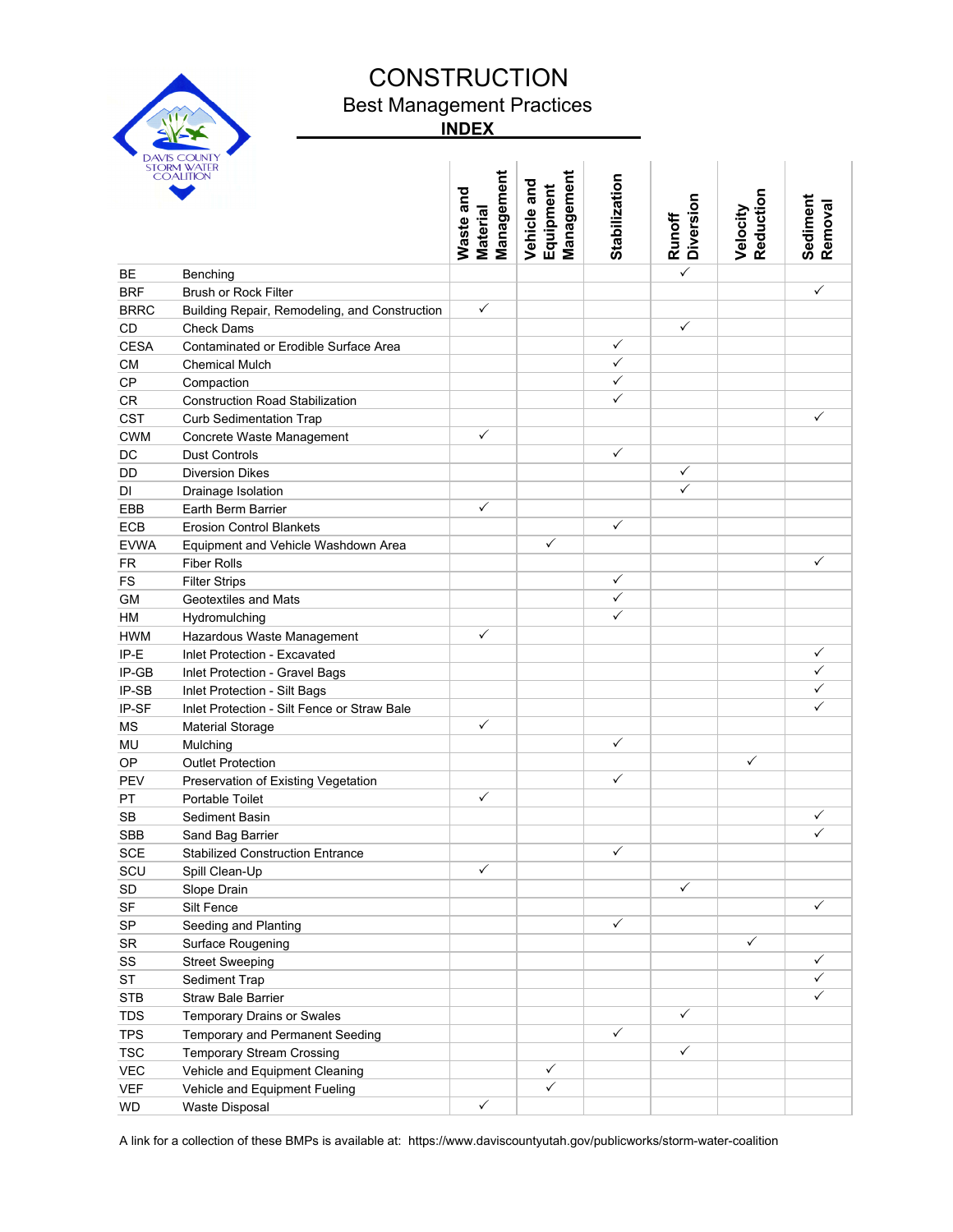|                                                                                                                                                                                                                                                                                                                         | UTRC___________________                                                   | City Permit # $\frac{1}{2}$ |                                        |  |  |  |
|-------------------------------------------------------------------------------------------------------------------------------------------------------------------------------------------------------------------------------------------------------------------------------------------------------------------------|---------------------------------------------------------------------------|-----------------------------|----------------------------------------|--|--|--|
|                                                                                                                                                                                                                                                                                                                         |                                                                           |                             |                                        |  |  |  |
| Estimated Duration ______________________________                                                                                                                                                                                                                                                                       |                                                                           | Fee Amount \$               |                                        |  |  |  |
| Reviewed By: New York<br>Date: <b>Date</b>                                                                                                                                                                                                                                                                              |                                                                           |                             |                                        |  |  |  |
| Storm Water Pollution Prevention Plan (SWPPP) Checklist<br>UTRC00000 (adopted July 1 2019)                                                                                                                                                                                                                              |                                                                           | InSWPPP?<br>(Y/N)           | <b>Reference</b>                       |  |  |  |
| SWPPP stamped by P.E.                                                                                                                                                                                                                                                                                                   |                                                                           |                             | City Code 6-15-116                     |  |  |  |
| Maintenance Agreement for Long-Term Controls                                                                                                                                                                                                                                                                            |                                                                           |                             | City Code 6-15-120                     |  |  |  |
| $\bullet$                                                                                                                                                                                                                                                                                                               | SWPPP identifies storm water team listing personnel with responsibilities |                             |                                        |  |  |  |
| SWPPP describes nature of construction including size of property, area of disturbance<br>$\bullet$                                                                                                                                                                                                                     |                                                                           |                             | Utah CGP 7.3.2.a-c                     |  |  |  |
| SWPPP describes intended sequence (& dates/duration) of construction activities including the<br>following: installing controls, land disturbance, cessation of activities, temporary and final<br>stabilization, removal of equipment and removal of temporary controls<br>SWPPP includes Site Map with the following: |                                                                           |                             | Utah CGP 7.3.2.e-f                     |  |  |  |
| property boundaries<br>a.<br>$\bullet$                                                                                                                                                                                                                                                                                  |                                                                           |                             | Utah CGP 7.3.3.a                       |  |  |  |
| b.(1) disturbed area with phasing                                                                                                                                                                                                                                                                                       |                                                                           |                             | Utah CGP 7.3.3.b.(1)                   |  |  |  |
| b.(2) slopes before and after construction and identify "steep slopes" (>= 70%)                                                                                                                                                                                                                                         |                                                                           |                             | Utah CGP 7.3.3.b.(2)                   |  |  |  |
| b.(3) stockpile locations                                                                                                                                                                                                                                                                                               |                                                                           |                             | Utah CGP 7.3.3.b.(3)                   |  |  |  |
| b.(4) surface water crossings                                                                                                                                                                                                                                                                                           |                                                                           |                             | Utah CGP 7.3.3.b.(4)                   |  |  |  |
| $b.(5)$ site exit point(s)<br>$\bullet$                                                                                                                                                                                                                                                                                 |                                                                           |                             | Utah CGP 7.3.3.b.(5)                   |  |  |  |
| b.(6) planned structures and impervious surfaces at project completion<br>$\bullet$                                                                                                                                                                                                                                     |                                                                           |                             | Utah CGP 7.3.3.b.(6)                   |  |  |  |
| b.(7) construction support locations<br>$\bullet$                                                                                                                                                                                                                                                                       |                                                                           |                             | Utah CGP 7.3.3.b.(7)                   |  |  |  |
| c. nearby surface waters and wetlands, noting impairments and category 1 & 2 waters                                                                                                                                                                                                                                     |                                                                           |                             | Utah CGP 7.3.3.c                       |  |  |  |
| d. Pre-disturbance vegetative cover<br>$\bullet$                                                                                                                                                                                                                                                                        |                                                                           |                             | Utah CGP 7.3.3.d                       |  |  |  |
| e. pre-development drainage patterns and post-major-grading drainage patterns<br>$\bullet$                                                                                                                                                                                                                              |                                                                           |                             | Utah CGP 7.3.3.e                       |  |  |  |
| f. all discharge locations and storm drain inlets on site<br>$\bullet$                                                                                                                                                                                                                                                  |                                                                           |                             | Utah CGP 7.3.3.f                       |  |  |  |
| g. locations of potential pollutant-generating activities<br>$\bullet$                                                                                                                                                                                                                                                  |                                                                           |                             | Utah CGP 7.3.3.g                       |  |  |  |
| h. locations of storm water conrol measures, including natural buffers<br>$\bullet$                                                                                                                                                                                                                                     |                                                                           |                             | Utah CGP 7.3.3.h                       |  |  |  |
| Identification of all non-storm discharges<br>$\bullet$                                                                                                                                                                                                                                                                 |                                                                           |                             | Utah CGP 7.3.4                         |  |  |  |
| Stormwater pollution prevention controls for the following, as applicable:                                                                                                                                                                                                                                              |                                                                           |                             |                                        |  |  |  |
| Buffers (if within 50' of receiving surface water)<br>$\bullet$                                                                                                                                                                                                                                                         |                                                                           |                             | Utah CGP 2.2.1                         |  |  |  |
| Preserve natural vegetation to maximize infiltration, where possible<br>$\bullet$                                                                                                                                                                                                                                       |                                                                           |                             | Utah CGP 2.2.2                         |  |  |  |
| Perimeter sediment controls<br>$\bullet$                                                                                                                                                                                                                                                                                |                                                                           |                             | Utah CGP 2.2.3                         |  |  |  |
| Minimize track-out and clean up any track-out<br>$\bullet$                                                                                                                                                                                                                                                              |                                                                           |                             | Utah CGP 2.2.4                         |  |  |  |
| Stockpiles: outside of buffers, with sediment barrier, stabilized or covered if left >14 days                                                                                                                                                                                                                           |                                                                           |                             | Utah CGP 2.2.5                         |  |  |  |
| Minimize: dust, steep slope (>70%) disturbances, removal of topsoil, and compaction                                                                                                                                                                                                                                     |                                                                           |                             | Utah CGP 2.2.6-9                       |  |  |  |
| Provide inlet protection                                                                                                                                                                                                                                                                                                |                                                                           |                             | Utah CGP 2.2.10                        |  |  |  |
| Minimize erosion of storm water conveyancy channels                                                                                                                                                                                                                                                                     |                                                                           |                             | Utah CGP 2.2.11                        |  |  |  |
| Sediment Basins: outside of buffers, engineered, outlet takes water from top<br>$\bullet$                                                                                                                                                                                                                               |                                                                           |                             | Utah CGP 2.2.12                        |  |  |  |
| Provide means to eliminate discharges from equipment fueling, maintenance, and washing<br>$\bullet$                                                                                                                                                                                                                     |                                                                           |                             | Utah CGP 2.3.1-2                       |  |  |  |
| Minimize exposure of building products, materials, chemicals, hydrocarbons, & wastes                                                                                                                                                                                                                                    |                                                                           |                             | Utah CGP 2.3.3                         |  |  |  |
| Concrete and other wash-out to leak-proof pit<br>$\bullet$                                                                                                                                                                                                                                                              |                                                                           |                             | Utah CGP 2.3.4                         |  |  |  |
| Design and maintenance specifications for each pollution prevention control                                                                                                                                                                                                                                             |                                                                           |                             | Utah CGP 7.3.5                         |  |  |  |
| Spill prevention, response, and reporting procedures<br>$\bullet$                                                                                                                                                                                                                                                       |                                                                           |                             | Utah CGP 7.3.5(7)                      |  |  |  |
| Describes procedures for inspection, maintenance, and corrective action, also:                                                                                                                                                                                                                                          |                                                                           |                             | Utah CGP 7.3.6                         |  |  |  |
| a. person responsible for doing inspections                                                                                                                                                                                                                                                                             |                                                                           |                             | Utah CGP 7.3.6(a)                      |  |  |  |
| b,c. inspection schedule being followed (source of rain data, if applicable)                                                                                                                                                                                                                                            |                                                                           |                             | Utah CGP 7.3.6(b,c)                    |  |  |  |
| d. expected start/end dates of frozen conditions (if using alternate inspection schedule)                                                                                                                                                                                                                               |                                                                           |                             | Utah CGP 7.3.6(d)                      |  |  |  |
| e. inspection checklist and maintenance checklist(s) that will be used<br>$\bullet$                                                                                                                                                                                                                                     |                                                                           |                             | Utah CGP 7.3.6(e)                      |  |  |  |
| Compliance with Class V UIC program<br>$\bullet$                                                                                                                                                                                                                                                                        |                                                                           |                             | Utah CGP 7.3.8                         |  |  |  |
| Certification by someone with signatory authority<br>$\bullet$                                                                                                                                                                                                                                                          |                                                                           |                             | Utah CGP 7.3.9<br>MS4 Permit 4.2.4.3.3 |  |  |  |
| Evluation of opportunities for use of low impact design and green infrasturcture<br>$\bullet$<br>Site Prioritization: sites >= 1ac w/ receiving water traverse through the site are "high priority"                                                                                                                     |                                                                           |                             | MS4 Permit 4.2.4.3.4                   |  |  |  |
| Note: There are additional requirements if Treatment chemicals are to be used                                                                                                                                                                                                                                           |                                                                           |                             | CGP 7.3.3.i & 2.2.13                   |  |  |  |